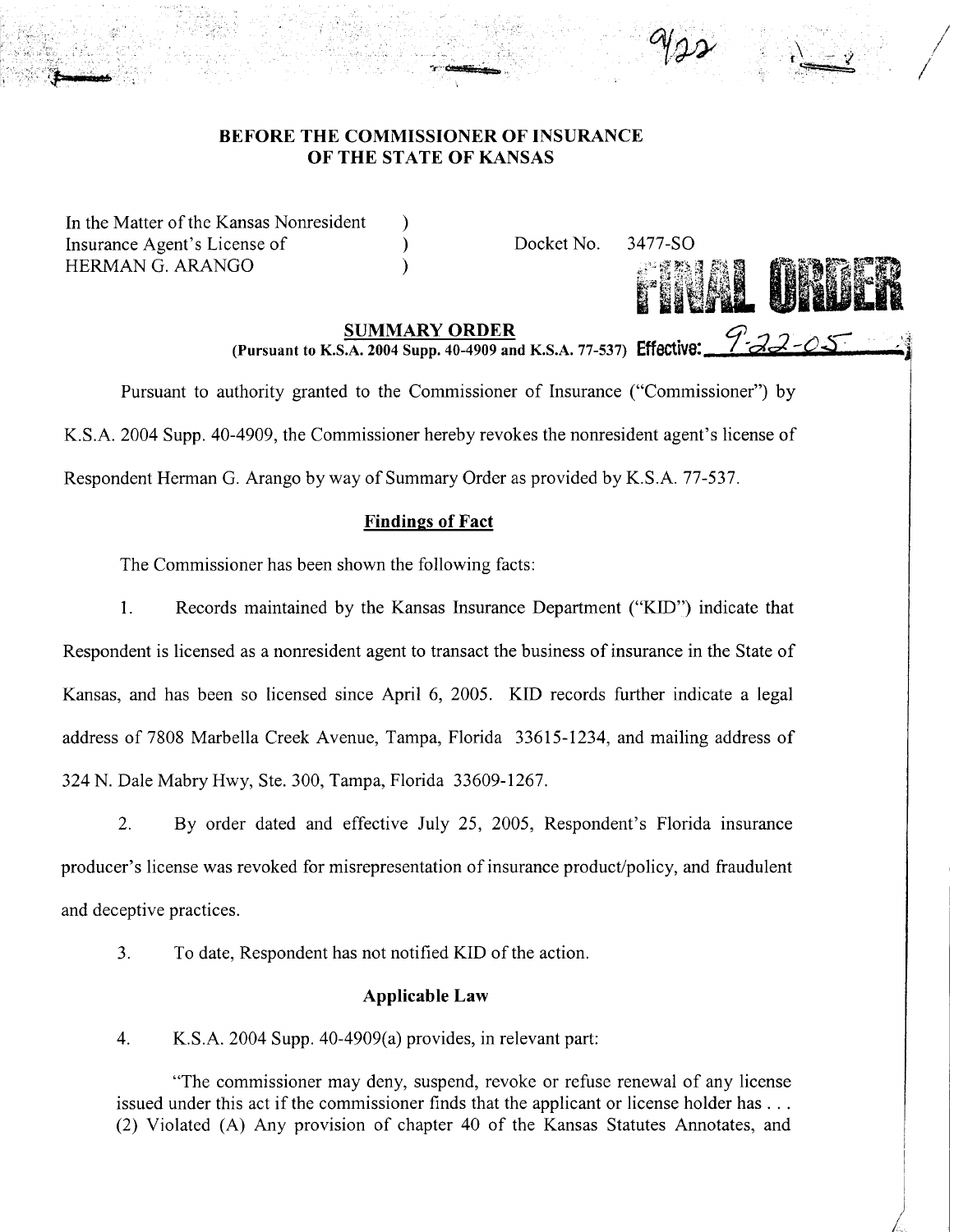amendments thereto, or any rule and regulation promulgated thereunder.. [or](9) Had an insurance agent license, or its equivalent, denied, suspended or revoked in any other state, district or territory...." K.S.A. 2004 Supp. 40-4909(a).

/

· 「大学」と「大学」の「大学」の「大学」の「大学」の「大学」の「大学」の「大学」

5. Administrative regulations require that a person licensed in this state as an insurance agent shall, within 30 days of the occurrence, report enumerated events to the Commissioner. Among these events is disciplinary action against the agent's license by the insurance regulatory official of any other state or territory. K.A.R. § 40-7-9.

6. KS.A. 2004 Supp. 40-4906 and 4908 provide for issuance of a nonresident agent's license in reliance upon the agent's valid license in the agent's home state.

7. The Commissioner may revoke any license issued under the Insurance Agents Licensing Act if the Commissioner finds that the insurable interests of the public are not properly served under such license. K.S.A. 2004 Supp. 40-4909(b).

### **Conclusions of Law**

8. The Commissioner has jurisdiction over Respondent as well as the subject matter of this proceeding, and such proceeding is held in the public interest.

9. The Commissioner concludes that Respondent's Kansas license may be revoked solely because Respondent has had an agent's license or its equivalent revoked in another state.

10. The Commissioner concludes, in addition, that Respondent's Kansas license may be revoked because it is based on reciprocity, and Respondent's license in her home state of Florida has been revoked.

11. The Commissioner also concludes that Respondent's license may be revoked because Respondent has violated the regulation requiring an agent to report a disciplinary action taken by another regulatory authority against a professional license.

2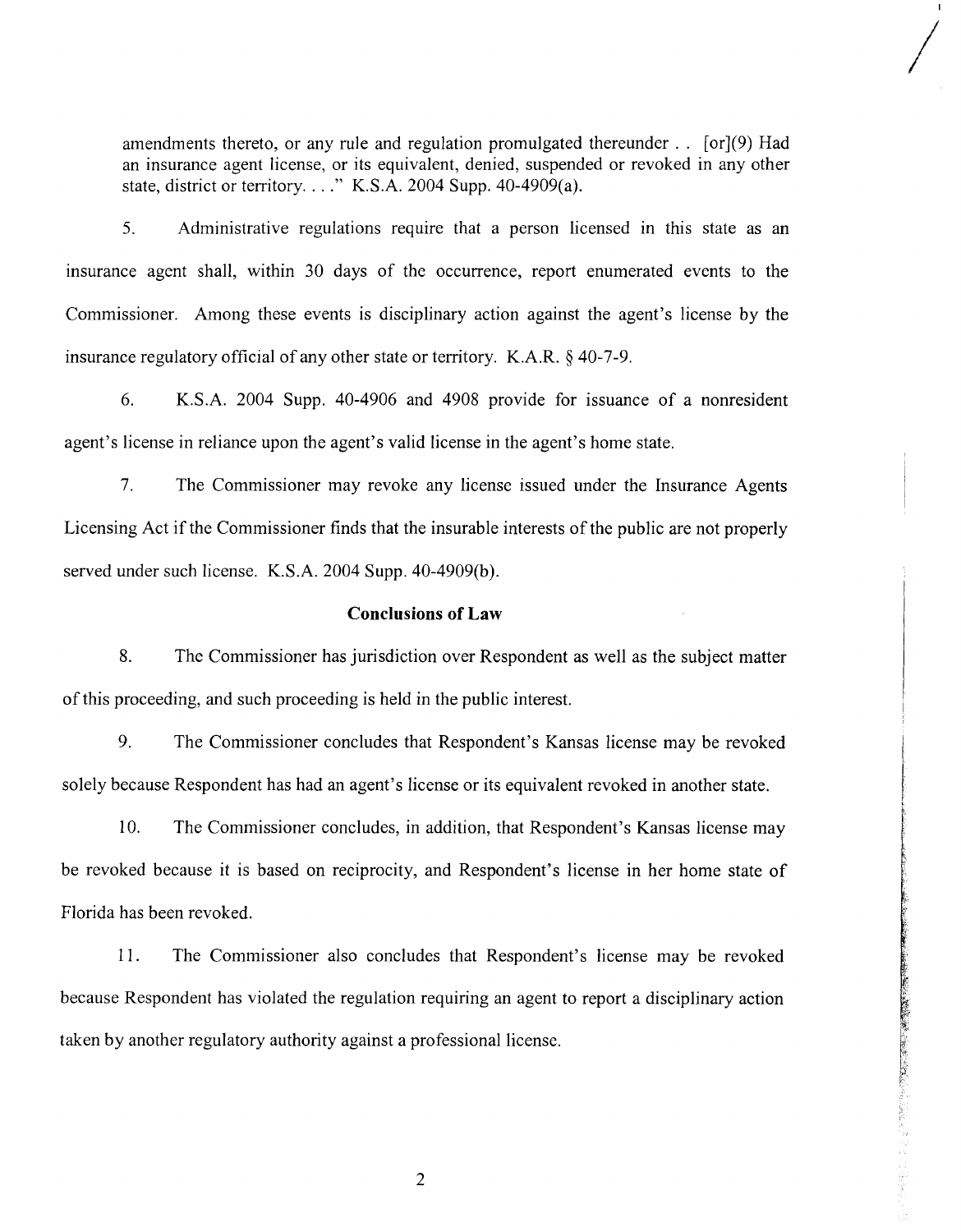12. Accordingly, the Commissioner concludes that sufficient grounds exist for the revocation of the insurance agent's license of Herman G. Arango pursuant to K.S.A. 2004 Supp. 40-4909(a).

13. In addition, the Commissioner finds that the insurance agent's license of Herman G. Arango should be revoked without delay for the protection of the insurable interests of the public pursuant to K.S.A. 2004 Supp. 40-4909(b).

14. Based on the facts and circumstances set forth herein, it appears that the use of summary proceedings in this matter is appropriate, in accordance with the provisions set forth in K.S.A. 77-537(a), in that the use of summary proceedings does not violate any provision of the law and the protection of the public interest does not require the KID to give notice and opportunity to participate to persons other than Herman G. Arango.

IT IS THEREFORE ORDERED BY THE COMMISSIONER OF INSURANCE THAT the Kansas nonresident insurance agent's license of Herman G. Arango is hereby REVOKED.

IT IS SO ORDERED THIS  $\mathcal{A}_{\text{nd}}$  DAY OF SEPTEMBER 2005, IN THE CITY OF TOPEKA, COUNTY OF SHAWNEE, STATE OF KANSAS.



Iandy Pracaer

/

Sandy Praeget Commissioner of Insurance BY:

m W. Campbell General Counsel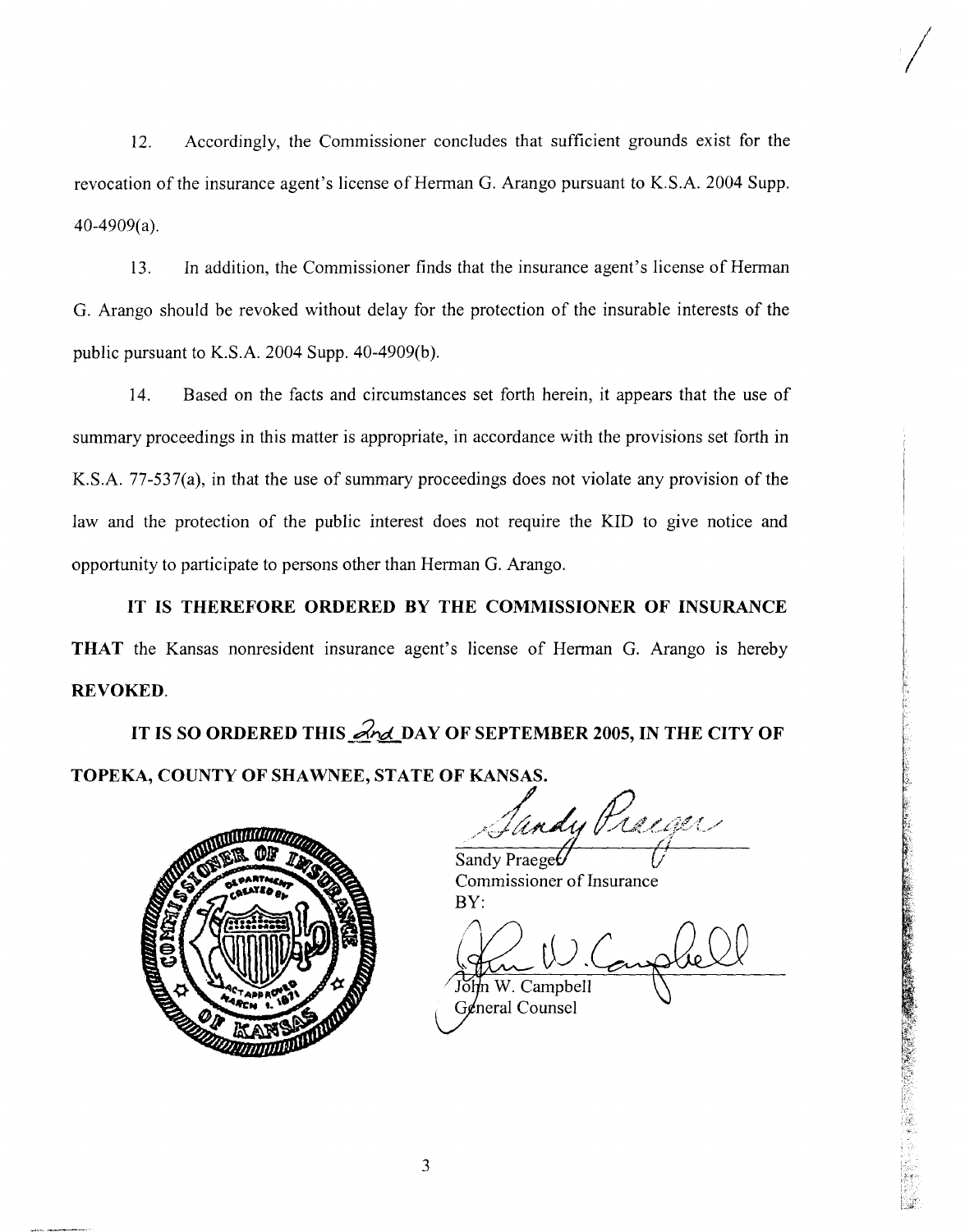NOTICE: In the event the Petitioner files a petition for judicial review, the agency officer designated pursuant to K.S.A. 77-613(e) to receive service of a petition for judicial review on behalf of the KID is John W. Campbell, General Counsel, Kansas Insurance Department, 420 S.W. *9th* St., Topeka, KS 66612-1678.

## Certificate of Service

The undersigned hereby certifies that she served a true and correct copy of the above and foregoing Notice and Summary Order on this  $\angle$  day of September 2005, by causing the same to be deposited in the United States Mail, first class postage prepaid, addressed to the following:

Herman G. Arango 324 N. Dale Mabry Hwy, Ste. 300 Tampa, FL 33609-1267

-,

!

Shelley J. Diehl